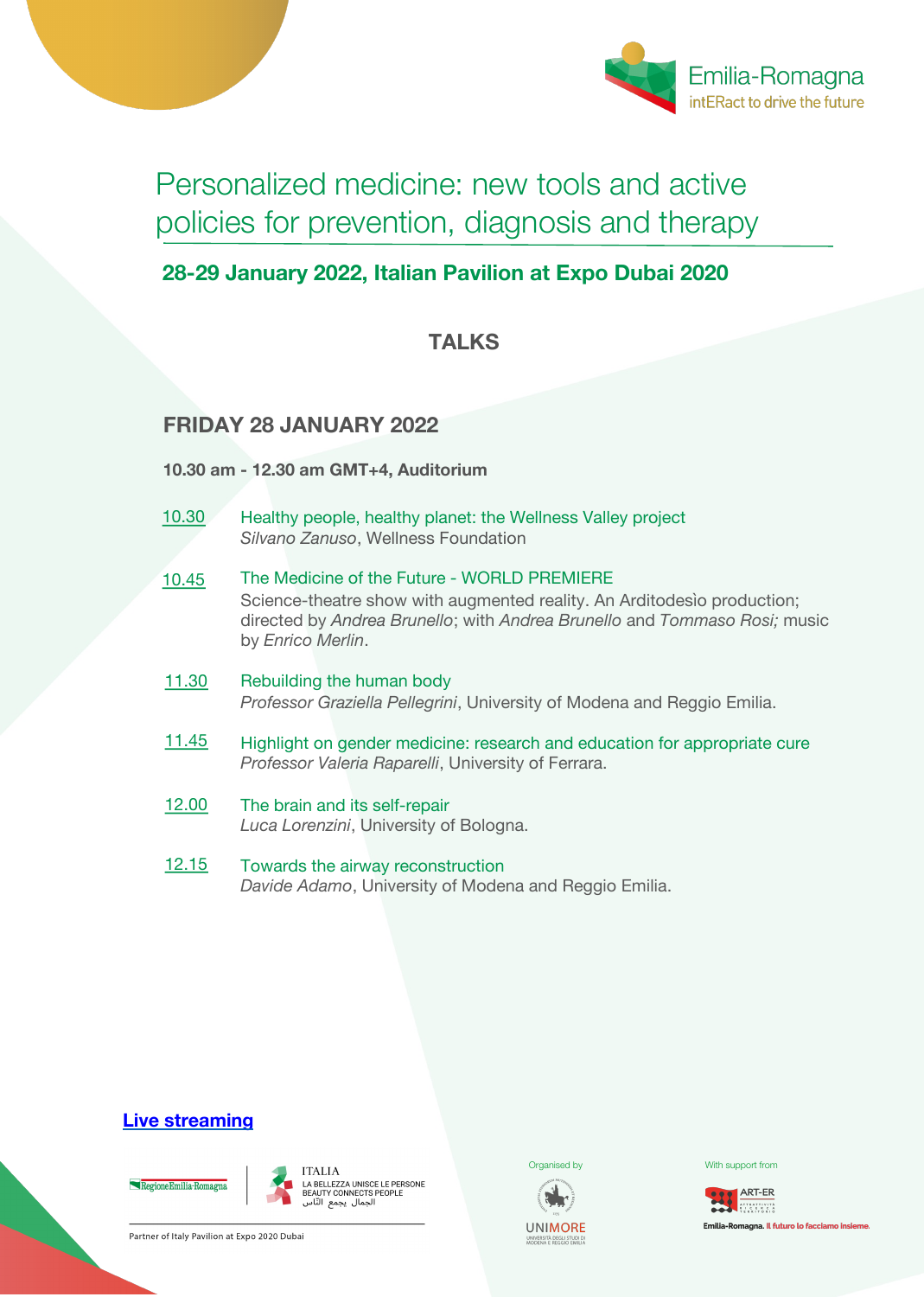

### **FRIDAY 28 JANUARY 2022**

4.45

#### **4.30 pm - 5.30 pm GMT+4, Accademia**

- Emilia-Romagna GO HEALTHY. Assets and strengths of the regional ecosystem *Sauro Vicini, Cluster Manager, Clust-ER Health and Wellbeing* 4.30
	- Life Science and MedTech projects in the Region *Project and collaboration opportunities from key players of the research ecosystem*

**CLEAR -** CTC targeted Liquid surgEry AppaRatus *Francesco Fabbri, Coordinator of Nanobiomics & Liquid Niche IRCCS Istituto Romagnolo per lo Studio dei Tumori "Dino Amadori" - IRST S.r.l.*

**DINAMICA –** Development and validation of nanostructured medicated biomaterials for the treatment and regeneration of metastatic bone tissue *Claudia Cocchi, Osteo Oncology Unit, Bioscience Lab IRCCS Istituto Romagnolo per lo Studio dei Tumori "Dino Amadori" - IRST S.r.l.*

**Video Trailer**

**PLENAIR -** Free And Inclusive Parks in Network for Intergenerational Recreational and Physical Activities

**FORTRESS -** Flexible, large-area patches for real-time detection of onizing radiation INFN-TTLab

**MEDFil -** Multifunctional filters with high heat and humidity exchange capacity (HMEf) and for the early identification of respiratory tract infections

**CUBIBOX -** Customized Biological Box: new generation platform for in vitro testing

### **Live streaming**





Partner of Italy Pavilion at Expo 2020 Dubai



**UNIMORF** 



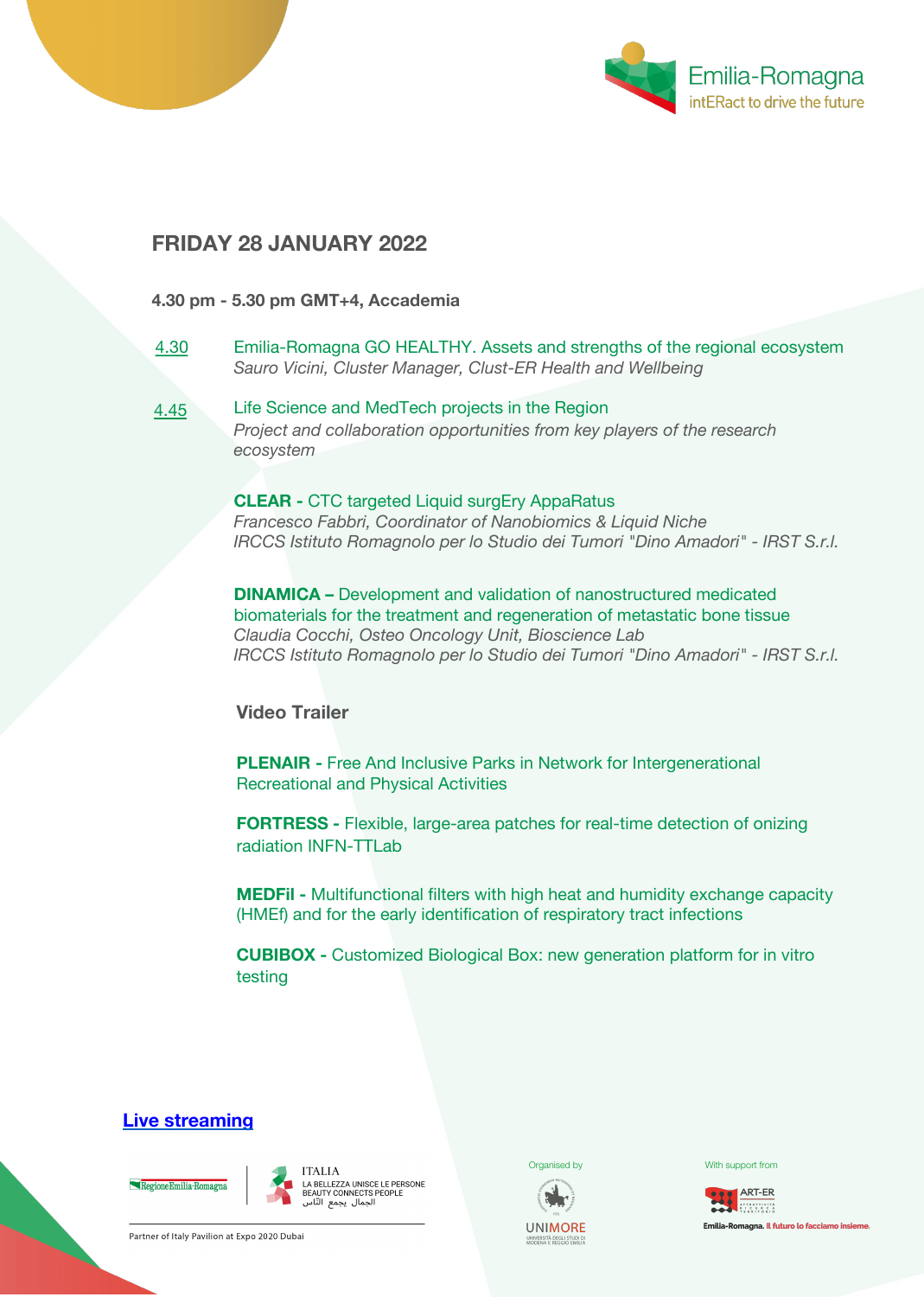

## **SATURDAY 29 JANUARY 2022**

#### **10.30 am - 12.30 am GMT+4, Auditorium**

- Healthy people, healthy planet: the Wellness Valley project *Silvano Zanuso*, Wellness Foundation 10.30
- The Medicine of the Future WORLD PREMIERE Science-theatre show with augmented reality. An Arditodesìo production; directed by *Andrea Brunello*; with *Andrea Brunello* and *Tommaso Rosi;* music by *Enrico Merlin*. 10.45
- Rebuilding the human body *Professor Graziella Pellegrini*, University of Modena and Reggio Emilia. 11.30
- Highlight on gender medicine: research and education for appropriate cure *Valeria Raparelli,* University of Ferrara. 11.45
- The brain and its self-repair *Luca Lorenzini*, University of Bologna. 12.00
- Towards the airway reconstruction *Davide Adamo*, University of Modena and Reggio Emilia. 12.15

### **Live streaming**

### Regione Emilia-Romagn



I I ALIA<br>LA BELLEZZA UNISCE LE PERSONE<br>BEAUTY CONNECTS PEOPLE<br>الجمال يجمع النّاس





**Organised by Community Community** With support from



Partner of Italy Pavilion at Expo 2020 Dubai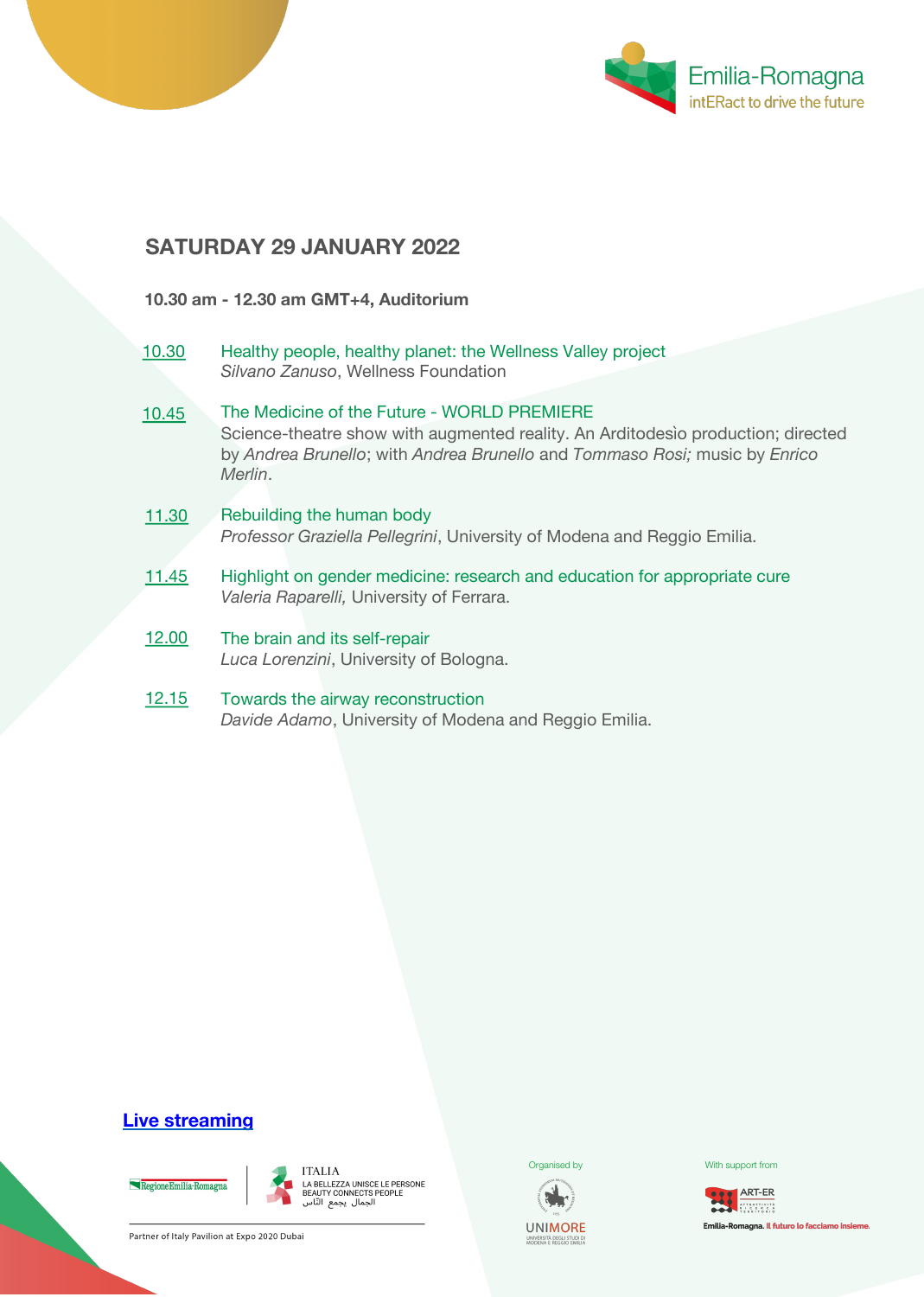

### **SATURDAY 29 JANUARY 2022**

#### **4.30 pm - 5.30 pm GMT+4, Accademia**

- Emilia-Romagna GO HEALTHY. Assets and strengths of the regional ecosystem *Nicole Ticchi, Communication Manager, Clust-ER Health and Wellbeing* 4.30
- Life Science and MedTech projects in the Region *Project and collaboration opportunities from key players of the research ecosystem.* 4.45

**HOLOGENE7 2.0-** Epidermolysis Bollosa (EB) in Modena from diagnosis to gene therapy *Professor Graziella Pellegrini, University of Modena and Reggio Emilia* 

**MAT2REP -** Multifunctional biomaterials for the self-repair of tissues and organs *Luca Lorenzini, University of Bologna - IRET Foundation* 

**Video Trailer**

**PLENAIR -** Free And Inclusive Parks in Network for Intergenerational Recreational and Physical Activities

**FORTRESS -** Flexible, large-area patches for real-time detection of onizing radiation INFN-TTLab

**MEDFil -** Multifunctional filters with high heat and humidity exchange capacity (HMEf) and for the early identification of respiratory tract infections

**CUBIBOX -** Customized Biological Box: new generation platform for in vitro testing

### **Live streaming**





Partner of Italy Pavilion at Expo 2020 Dubai



**UNIMORE** 



**Organised by Community Community** With support from